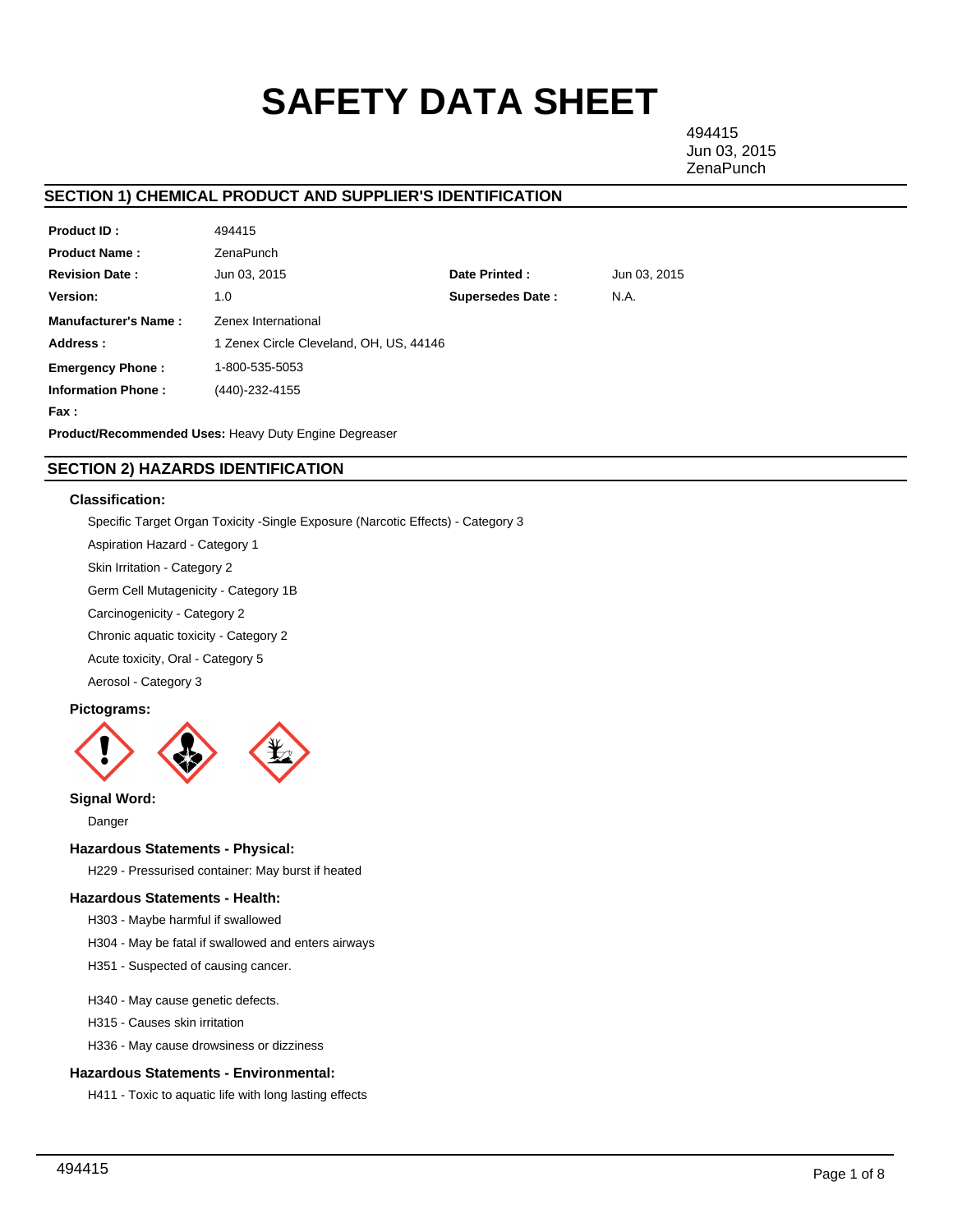# **Precautionary Statements - General:**

P101 - If medical advice is needed, have product container or label at hand.

P102 - Keep out of reach of children.

P103 - Read label before use.

## **Precautionary Statements - Prevention:**

- P201 Obtain special instructions before use.
- P202 Do not handle until all safety precautions have been read and understood.
- P280 Wear protective gloves/protective clothing/eye protection/face protection.
- P273 Avoid release to the environment.
- P251 Do not pierce or burn, even after use.

#### P210 - Keep away from heat, hot surfaces, sparks, open flames and other ignition sources. No smoking.

- P264 Wash thoroughly after handling.
- P261 Avoid breathing dust/fume/gas/mist/vapors/spray.
- P271 Use only outdoors or in a well-ventilated area.

## **Precautionary Statements - Response:**

P312 - Call a POISON CENTER or doctor/physician if you feel unwell.

P301 + P310 - IF SWALLOWED: Immediately call a POISON CENTER or doctor/physician.

- P331 Do NOT induce vomiting.
- P308 + P313 IF exposed or concerned: Get medical advice/attention.
- P302 + P352 IF ON SKIN: Wash with plenty of soap and water.

P332 + P313 - If skin irritation occurs: Get medical advice/attention.

P362 + P364 - Take off contaminated clothing. And wash it before reuse.

P304 + P340 - IF INHALED: Remove person to fresh air and keep comfortable for breathing.

## **Precautionary Statements - Storage:**

P410 - Protect from sunlight.

P412 - Do not expose to temperatures exceeding 50 °C/122 °F.

P403 + P405 - Store in a well-ventilated place. Store locked up.

#### **Precautionary Statements - Disposal:**

P501 - Dispose of contents and container in accordance with all local, regional, national and international regulations.

# **SECTION 3) COMPOSITION / INFORMATION ON INGREDIENTS**

| <b>CAS</b>                   | <b>Chemical Name</b>               | % by Weight |  |  |  |
|------------------------------|------------------------------------|-------------|--|--|--|
| 0000127-18-4                 | <b>TETRACHLOROETHYLENE</b>         | 26% - 45%   |  |  |  |
| 0064742-95-6                 | AROMATIC HYDROCARBON MIXTURE >C9   | 22% - 39%   |  |  |  |
| 0064742-47-8                 | ISOPARAFFINIC PETROLEUM DISTILLATE | 13% - 23%   |  |  |  |
| 0000124-38-9                 | CO <sub>2</sub>                    | $1\% - 3\%$ |  |  |  |
| FATIAN AL FIDAT AIR MEAGUREA |                                    |             |  |  |  |

# **SECTION 4) FIRST-AID MEASURES**

# **Inhalation:**

Remove source of exposure or move person to fresh air and keep comfortable for breathing.

If exposed/feel unwell/concerned: Call a POISON CENTER/doctor.

Eliminate all ignition sources if safe to do so.

## **Eye Contact:**

Remove source of exposure or move person to fresh air. Rinse eyes cautiously with lukewarm, gently flowing water for several minutes, while holding the eyelids open. Remove contact lenses, if present and easy to do. Continue rinsing for a duration of 15-20 minutes. Take care not to rinse contaminated water into the unaffected eye or onto the face. If eye irritation persists: Get medical advice/attention.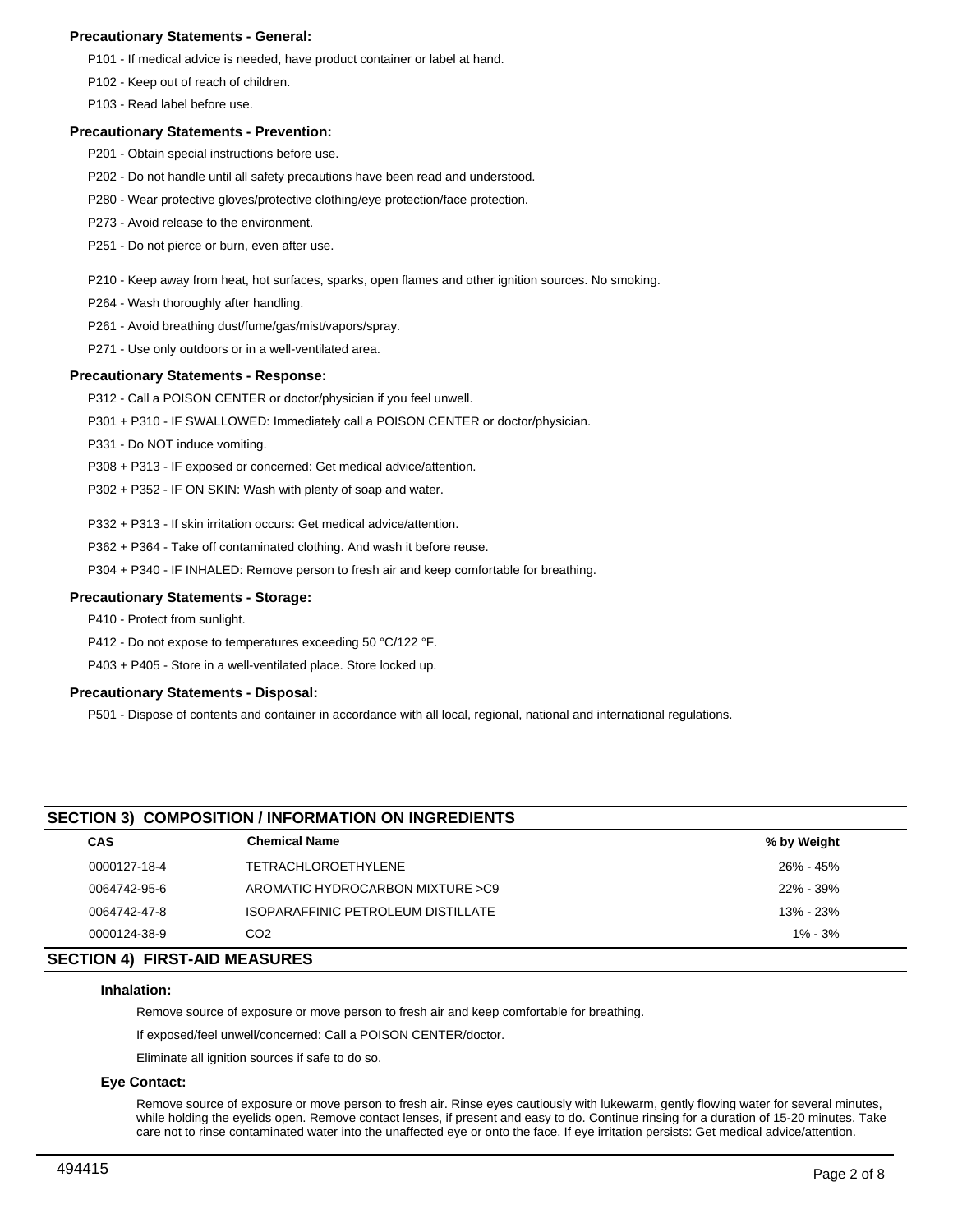## **Skin Contact:**

Take off immediately all contaminated clothing, shoes and leather goods (e.g. watchbands, belts). Gently blot or brush away excess product. Wash with plenty of lukewarm, gently flowing water for a duration of 15-20 minutes. Call a POISON CENTER/doctor if you feel unwell. Store contaminated clothing under water and wash before reuse or discard.

#### **Ingestion:**

Rinse mouth. Do NOT induce vomiting. Immediately call a POISON CENTER/doctor. If vomiting occurs naturally, lie on your side, in the recovery position.

Never give anything by mouth to an unconscious or convulsing victim. Keep person warm and quiet.

# **SECTION 5) FIRE-FIGHTING MEASURES**

#### **Suitable Extinguishing Media:**

Use water, fog, dry chemical, or carbon dioxide.

Carbon dioxide can displace oxygen. Use caution when applying carbon dioxide in confined spaces. Simultaneous use of foam and water on the same surface is to be avoided as water destroys the foam.

#### **Unsuitable Extinguishing Media:**

Water may be ineffective but can be used to cool containers exposed to heat or flame.

#### **Specific Hazards in Case of Fire:**

Contents under pressure. Keep away from ignition sources and open flames. Exposure of containers to extreme heat and flames can cause them to rupture often with violent force.

Aerosol cans may rupture when heated.

Heated cans may burst.

In fire, will decompose to carbon dioxide, carbon monoxide

#### **Fire-Fighting Procedures:**

Isolate immediate hazard area and keep unauthorized personnel out. Stop spill/release if it can be done safely. Move undamaged containers from immediate hazard area if it can be done safely. Water spray may be useful in minimizing or dispersing vapors and to protect personnel.

Dispose of fire debris and contaminated extinguishing water in accordance with official regulations.

#### **Special Protective Actions:**

Wear protective pressure self-contained breathing apparatus (SCBA)and full turnout gear.

Care should always be exercised in dust/mist areas.

# **SECTION 6) ACCIDENTAL RELEASE MEASURES**

#### **Emergency Procedure:**

#### Flammable/combustible material.

ELIMINATE all ignition sources (no smoking, flares, sparks, or flames in immediate area). Stay upwind; keep out of low areas. Immediately turn off or isolate any source of ignition. Keep unnecessary people away; isolate hazard area and deny entry. Do not touch or walk through spilled material. Clean up immediately. Use absorbent sweeping compound to soak up material and put into suitable container for proper disposal.

#### **Recommended Equipment:**

Positive pressure, full-face piece self-contained breathing apparatus(SCBA), or positive pressure supplied air respirator with escape SCBA (NIOSH approved).

## **Personal Precautions:**

ELIMINATE all ignition sources (no smoking, flares, sparks, or flames in immediate area). Use explosion proof equipment. Avoid breathing vapor. Avoid contact with skin, eye or clothing. Do not touch damaged containers or spilled materials unless wearing appropriate protective clothing.

#### **Environmental Precautions:**

Stop spill/release if it can be done safely. Prevent spilled material from entering sewers, storm drains, other unauthorized drainage systems and natural waterways by using sand, earth, or other appropriate barriers.

# **SECTION 7) HANDLING AND STORAGE**

# **General:**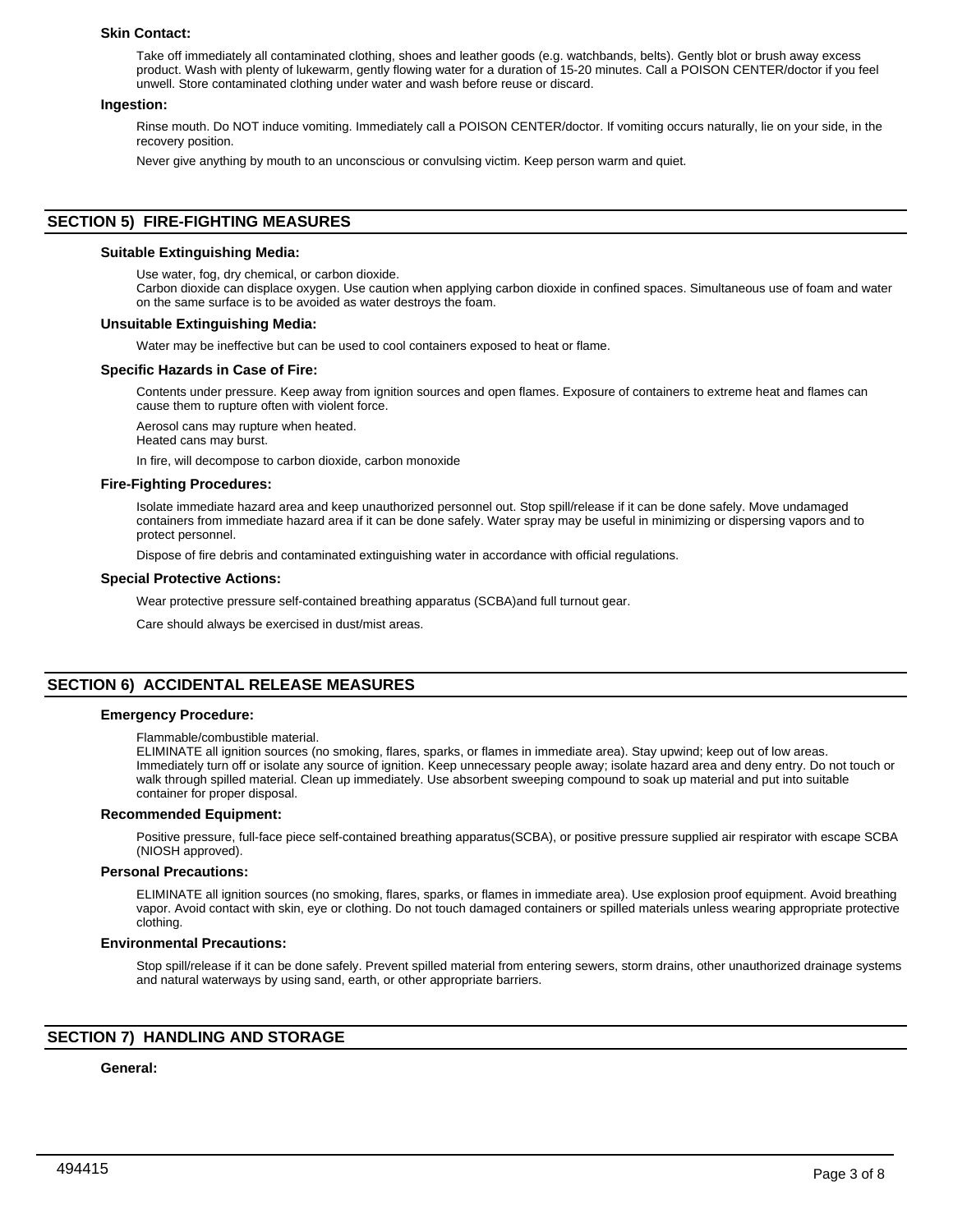For industrial and institutional use only. For use by trained personnel only. Keep away from children. Wash hands after use. Do not get in eyes, on skin or on clothing. Do not breathe vapors or mists. Use good personal hygiene practices. Eating, drinking and smoking in work areas is prohibited. Remove contaminated clothing and protective equipment before entering eating areas. Eyewash stations and showers should be available in areas where this material is used and stored.

## **Ventilation Requirements:**

Use only with adequate ventilation to control air contaminants to their exposure limits. The use of local ventilation is recommended to control emissions near the source.

## **Storage Room Requirements:**

Keep container(s) tightly closed and properly labeled. Store in cool, dry, well-ventilated areas away from heat, direct sunlight and incompatibilities. Store in approved containers and protect against physical damage. Keep containers securely sealed when not in use. Indoor storage should meet OSHA standards and appropriate fire codes. Containers that have been opened must be carefully resealed to prevent leakage. Empty container retain residue and may be dangerous.

Do not cut, drill, grind, weld, or perform similar operations on or near containers. Do not pressurize containers to empty them. Ground all structures, transfer containers and equipment to conform to the national electrical code. Use procedures that prevent static electrical sparks. Static electricity may accumulate and create a fire hazard.

Store at temperatures below 120°F.

# **SECTION 8) EXPOSURE CONTROLS, PERSONAL PROTECTION**

## **Eye Protection:**

Chemical goggles, safety glasses with side shields or vented/splash proof goggles. Contact lenses may absorb irritants. Particles may adhere to lenses and cause corneal damage.

# **Skin Protection:**

Wear gloves, long sleeved shirt, long pants and other protective clothing as required to minimize skin contact.

Use of gloves approved to relevant standards made from the following materials may provide suitable chemical protection: PVC, neoprene or nitrile rubber gloves. Suitability and durability of a glove is dependent on usage, e.g. frequency and duration of contact, chemical resistance of glove material, glove thickness, dexterity. Always seek advice from glove suppliers. Contaminated gloves should be replaced. Chemical-resistant clothing is recommended to avoid prolonged contact. Avoid unnecessary skin contact.

## **Respiratory Protection:**

If engineering controls do not maintain airborne concentrations to a level which is adequate to protect worker, a respiratory protection program that meets or is equivalent to OSHA 29 CFR 1910.134 and ANSI Z88.2 should be followed. Check with respiratory protective equipment suppliers. Where air-filtering respirators are suitable, select an appropriate combination of mask and filter. Select a filter suitable for combined particulate/organic gases and vapors.

When spraying more than one half can continuously or more than one can consecutively, use NIOSH approved respirator.

| <b>Chemical Name</b>                                   | <b>OSHA</b><br>TWA<br>(ppm) | <b>OSHA</b><br>TWA<br>(mg/m3) | <b>OSHA</b><br><b>STEL</b><br>(ppm)        | <b>OSHA</b><br>STEL<br>(mg/m3) | OSHA-<br>Tables-<br>Z1,2,3 | <b>OSHA</b><br>Carcinogen | <b>OSHA</b><br><b>Skin</b><br>designation | <b>NIOSH</b><br>TWA<br>(ppm) | <b>NIOSH</b><br><b>TWA</b><br>(mg/m3) | <b>NIOSH</b><br><b>STEL</b><br>(ppm) | <b>NIOSH</b><br><b>STEL</b><br>(mg/m3) | <b>NIOSH</b><br>Carcinogen |
|--------------------------------------------------------|-----------------------------|-------------------------------|--------------------------------------------|--------------------------------|----------------------------|---------------------------|-------------------------------------------|------------------------------|---------------------------------------|--------------------------------------|----------------------------------------|----------------------------|
| <b>AROMATIC</b><br><b>HYDROCARBON</b><br>MIXTURE > C9  | 500                         | 2000                          |                                            |                                |                            |                           |                                           |                              |                                       |                                      |                                        |                            |
| CO <sub>2</sub>                                        | 5000                        | 9000                          |                                            |                                |                            |                           |                                           | 5000                         | 9000                                  | 30000                                | 54000                                  |                            |
| <b>ISOPARAFFINIC</b><br>PETROLEUM<br><b>DISTILLATE</b> | 500                         | 2000                          |                                            |                                |                            |                           |                                           |                              |                                       |                                      |                                        |                            |
| <b>TETRACHLOROETHY</b><br>LENE                         | $100 (a)$ /<br>200 ceiling  |                               | 300ppm /5<br>mins. in<br>any 3 hrs.<br>(a) |                                | 1,2                        |                           |                                           | b                            |                                       |                                      |                                        |                            |

| <b>Chemical Name</b>                                  | ACGIH<br>TWA<br>(ppm) | ACGIH<br><b>TWA</b><br>(mg/m3) | <b>ACGIH</b><br><b>STEL</b><br>(ppm) | <b>ACGIH</b><br><b>STEL</b><br>(mg/m3) |
|-------------------------------------------------------|-----------------------|--------------------------------|--------------------------------------|----------------------------------------|
| <b>AROMATIC</b><br><b>HYDROCARBON</b><br>MIXTURE > C9 |                       |                                |                                      |                                        |
| CO <sub>2</sub>                                       | 5000                  | 9000                           | 30000                                | 54000                                  |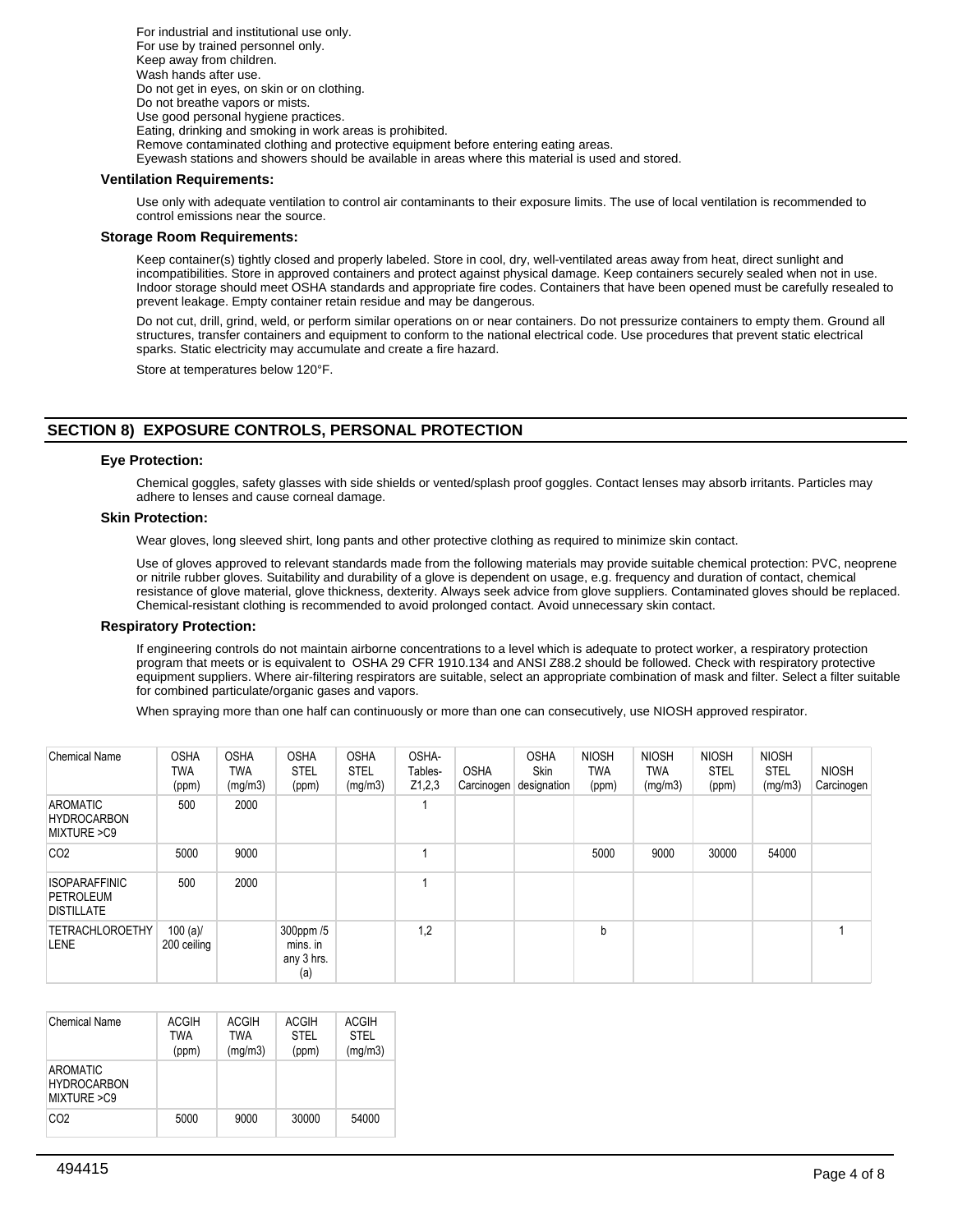| <b>ISOPARAFFINIC</b><br>PETROLEUM<br><b>DISTILLATE</b> |    |     |     |     |
|--------------------------------------------------------|----|-----|-----|-----|
| <b>TETRACHLOROETHY</b><br>I FNF                        | 25 | 170 | 100 | 685 |

# **SECTION 9) PHYSICAL AND CHEMICAL PROPERTIES**

# **Physical and Chemical Properties**

| Density                      | 8.61176 lb/gal    |
|------------------------------|-------------------|
| Density VOC                  | 2.92800 lb/gal    |
| % VOC                        | 34.00000%         |
| <b>VOC Actual</b>            | 2.92800 lb/gal    |
| <b>VOC Actual</b>            | 350.86214 g/l     |
| Appearance                   | N.A.              |
| Odor Threshold               | N.A.              |
| <b>Odor Description</b>      | Solvent           |
| pH                           | N.A.              |
| <b>Water Solubility</b>      | Nil               |
| Flammability                 | N/A               |
| Flash Point Symbol           | N.A.              |
| <b>Flash Point</b>           | N.A.              |
| Viscosity                    | N.A.              |
| Lower Explosion Level        | N.A.              |
| <b>Upper Explosion Level</b> | N.A.              |
| <b>Melting Point</b>         | N.A.              |
| Vapor Density                | Slower than ether |
| <b>Freezing Point</b>        | N.A.              |
| Low Boiling Point            | 121 °C            |
| <b>High Boiling Point</b>    | N.A.              |
| Decomposition Pt             | 0                 |
| Auto Ignition Temp           | N.A.              |
| <b>Evaporation Rate</b>      | Slower than ether |

# **SECTION 10) STABILITY AND REACTIVITY**

# **Stability:**

Stable.

# **Conditions to Avoid:**

High temperatures.

# **Incompatible Materials:**

None known.

# **Hazardous Reactions/Polymerization:**

Will not occur.

## **Hazardous Decomposition Products:**

In fire, will decompose to carbon dioxide, carbon monoxide.

# **SECTION 11) TOXICOLOGICAL INFORMATION**

# **Skin Corrosion/Irritation:**

Overexposure will cause defatting of skin.

Causes skin irritation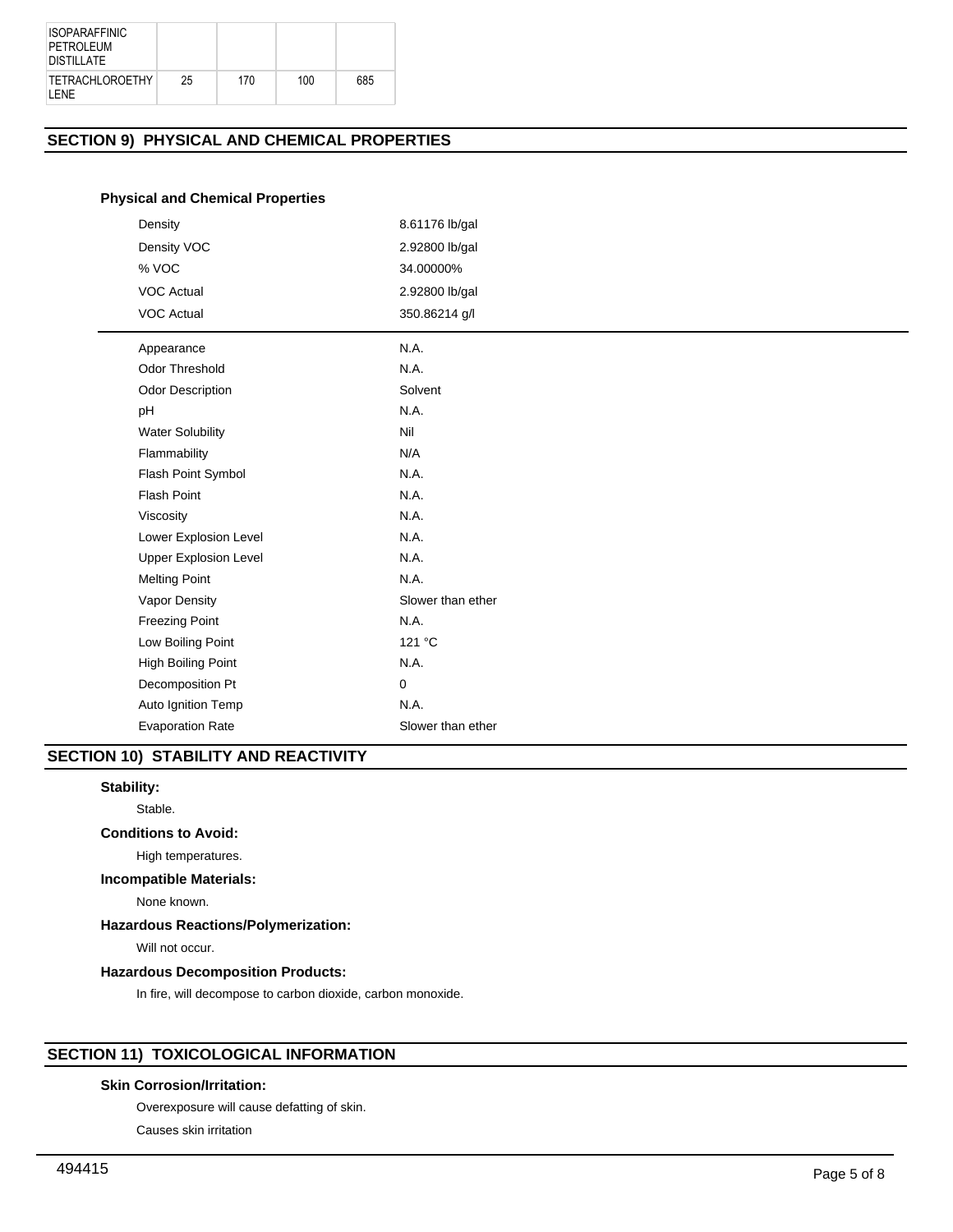# **Serious Eye Damage/Irritation:**

Overexposure will cause redness and burning sensation.

# **Carcinogenicity:**

Suspected of causing cancer.

# **Germ Cell Mutagenicity:**

May cause genetic defects.

# **Reproductive Toxicity:**

No data available

# **Respiratory/Skin Sensitization:**

No data available

# **Specific Target Organ Toxicity - Single Exposure:**

May cause drowsiness or dizziness

# **Specific Target Organ Toxicity - Repeated Exposure:**

No data available

# **Aspiration Hazard:**

May be fatal if swallowed and enters airways

# **Acute Toxicity:**

Inhalation: effect of overexposure include irritation of respiratory tract, headache, dizziness, nausea, and loss of coordination. Extreme overexposure may result in unconsciousness and possibly death.

# 0000127-18-4 TETRACHLOROETHYLENE

LC5O (rat): Approximately 3786 ppm (4-hour exposure) (22); approximately 4000 ppm (4-hour exposure) (23) LC50 (mouse): 5200 ppm (4-hour exposure) (24)

LD5O (oral, rat): Approximately 2600 mg/kg (cited as 1.6 mL/kg) (20)

LD50 (oral, male rat): 3835 mg/kg (25)

LD50 (oral, female rat): 3005 mg/kg (25)

LD50 (dermal, rabbit): Greater than 3245 mg/kg (0/5 animals died) (2)

## **Potential Health Effects - Miscellaneous**

0064742-95-6 AROMATIC HYDROCARBON MIXTURE >C9

The following medical conditions may be aggravated by exposure: skin disorders. Laboratory studies with rats have shown that petroleum distillates can cause kidney damage and kidney or liver tumors. These effects were not seen in similar studies with guinea pigs, dogs, or monkeys. Several studies evaluating petroleum workers have not shown a significant increase of kidney damage or an increase in kidney or liver tumors.

# **SECTION 12) ECOLOGICAL INFORMATION**

## **Toxicity:**

No data available.

Toxic to aquatic life with long lasting effects

## **Persistence and Degradability:**

No data available.

## **Bio-Accumulative Potential:**

No data available.

## **Mobility in Soil:**

No data available.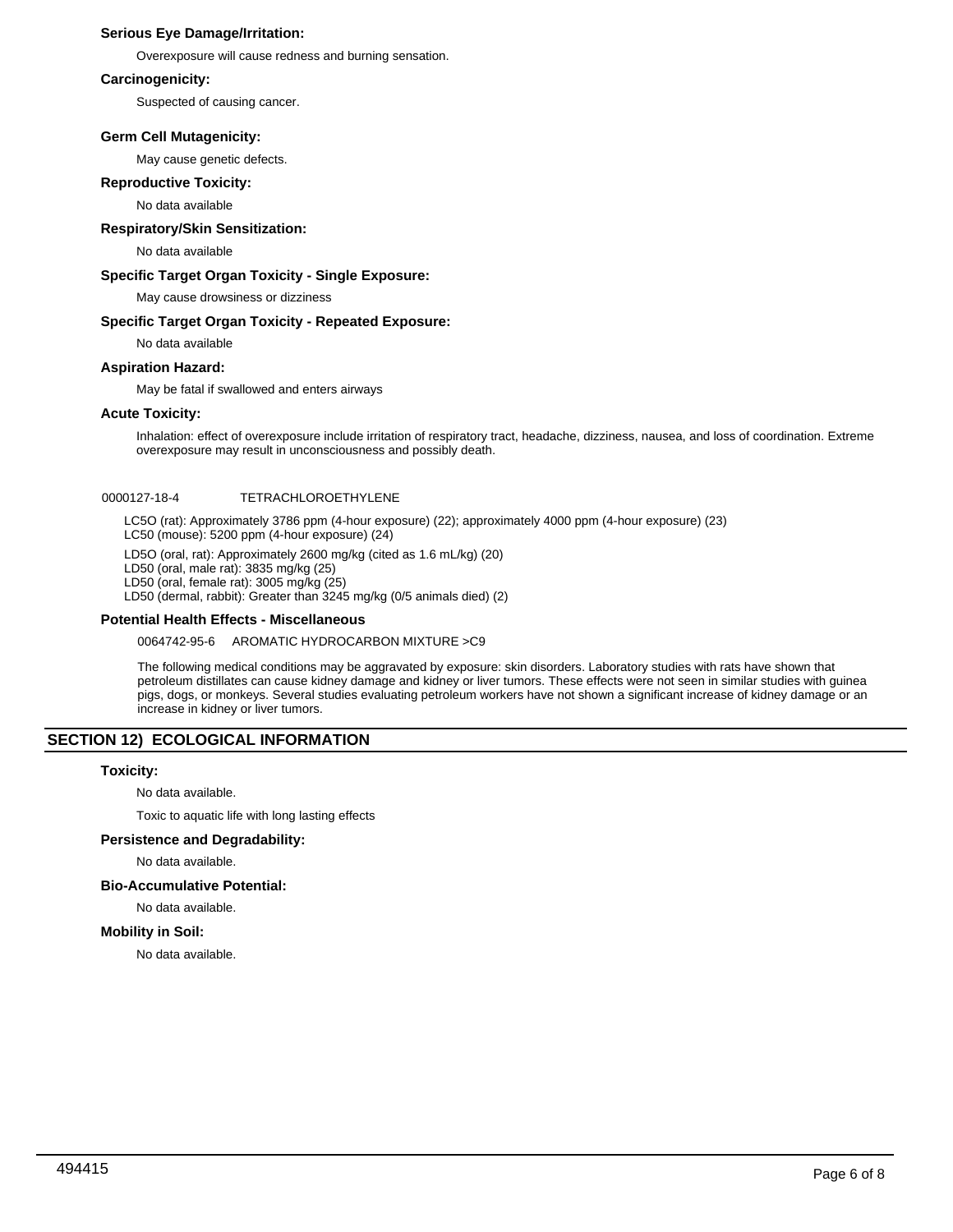# **Other Adverse Effects:**

No data available.

## **Bio-accumulative Potential**

#### 0064742-47-8 ISOPARAFFINIC PETROLEUM DISTILLATE

Contains constituents with the potential to bio accumulate.

# **Mobility in Soil**

## 0064742-47-8 ISOPARAFFINIC PETROLEUM DISTILLATE

Floats on water. Contains volatile constituents. Evaporates within a day from water or soil surfaces. Large volumes may penetrate soil and could contaminate groundwater.

## **Persistence and Degradability**

0064742-47-8 ISOPARAFFINIC PETROLEUM DISTILLATE

Expected to be inherently biodegradable. The volatile constituents will oxidize rapidly by photochemical reactions in air.

# **SECTION 13) DISPOSAL CONSIDERATIONS**

## **Water Disposal:**

Under RCRA, it is the responsibility of the user of the product, to determine a the time of disposal whether the product meets RCRA criteria for hazardous waste. Waste management should be in full compliance with federal, state, and local laws.

Empty containers retain product residue which may exhibit hazards of material, therefore do not pressurize, cut, glaze, weld or use for any other purposes. Return drums to reclamation centers for proper cleaning and reuse.

# **SECTION 14) TRANSPORT INFORMATION**

## **U.S. DOT Information:**

Consumer Commodity, ORM-D

## **IMDG Information:**

Consumer Commodity, ORM-D

## **IATA Information:**

Consumer Commodity, ORM-D

# **SECTION 15) REGULATORY INFORMATION**

| CAS          | Chemical Name                                | % By Weight | <b>Requlation List</b>                                                                                                 |
|--------------|----------------------------------------------|-------------|------------------------------------------------------------------------------------------------------------------------|
| 0000124-38-9 | CO <sub>2</sub>                              |             | 1% - 3% SARA312, TSCA, ACGIH, OSHA                                                                                     |
| 0000127-18-4 | <b>TETRACHLOROETHYLEN</b><br>E               |             | 26% - 45% CERCLA, HAPS, SARA312, SARA313, VOC_exempt, TSCA, RCRA, ACGIH, CA_Prop65 - California Proposition<br>65.OSHA |
| 0064742-47-8 | <b>ISOPARAFFINIC</b><br>PETROLEUM DISTILLATE |             | 13% - 23% SARA312, VOC TSCA, OSHA                                                                                      |
| 0064742-95-6 | AROMATIC_<br>HYDROCARBON<br>MIXTURE >C9      |             | 22% - 39% SARA312, VOC TSCA, OSHA                                                                                      |

# **SECTION 16) OTHER INFORMATION**

## **Glossary:**

\* There are points of differences between OSHA GHS and UN GHS. In 90% of the categories, they can be used interchangeably, but for the Skin Corrosion/Irritant Category and the Specific Target Organ Toxicity (Single and Repeated Exposure) Categories. In these cases, our system will say UN GHS.